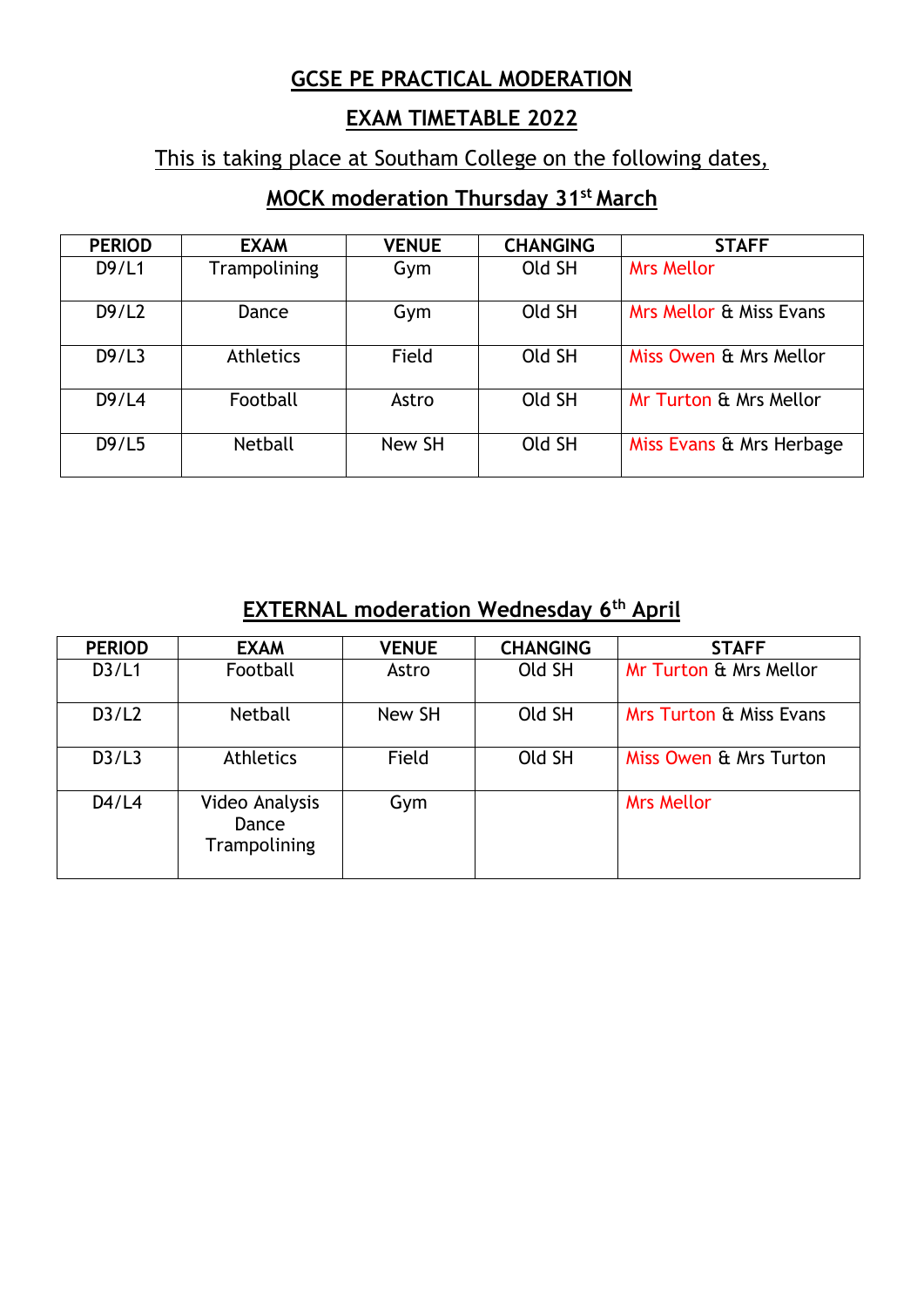### **STUDENT REMINDERS**

- **Remember the moderator is here to check our scores are correct.**
- Please can you remember you are representing the school. Make sure you are on time, you behave brilliantly, you bring the correct school kit (no jewellery), you give 100% effort, you support each other and you follow the exam protocol.
- You will be registered at the start of all exams.
- Please make sure you still turn up to all your exams even if you are injured or anxious etc.
- You must attend lessons as normal if you are not scheduled to be in a practical exam.
- You will be videoed on moderation day by the year 10 students supporting. This has to be sent to the exam board if we want to question any changes to your final scores.
- Please arrive 15min before the start of your exam.
- Please change in the old sports hall, but there are year 8 exams P1 & 3 on moderation day, so we will need to be quiet.
- Please make sure you hand in all valuables to the teacher leading your exam. The changing rooms will be opened early for the students who are in the next exam.
- Staff will go through all the drills on mock moderation day so you know what skills/techniques/tactics you should be demonstrating without being prompted. Make sure you help and support each other on the day.
- We can use the mock moderation day to raise the standard of performance & coach, but we cannot do this on the external moderation day.
- The teacher can be involved in the practical session if this is appropriate and raise the level of performance e.g. feeding the ball
- Remember you might be involved in the practical moderation to make up the numbers or to raise the standard of performance. The students highlighted RED are those being moderated.
- All those being moderated will play a set position or wear a specific bib number so they can be identified by the external moderator.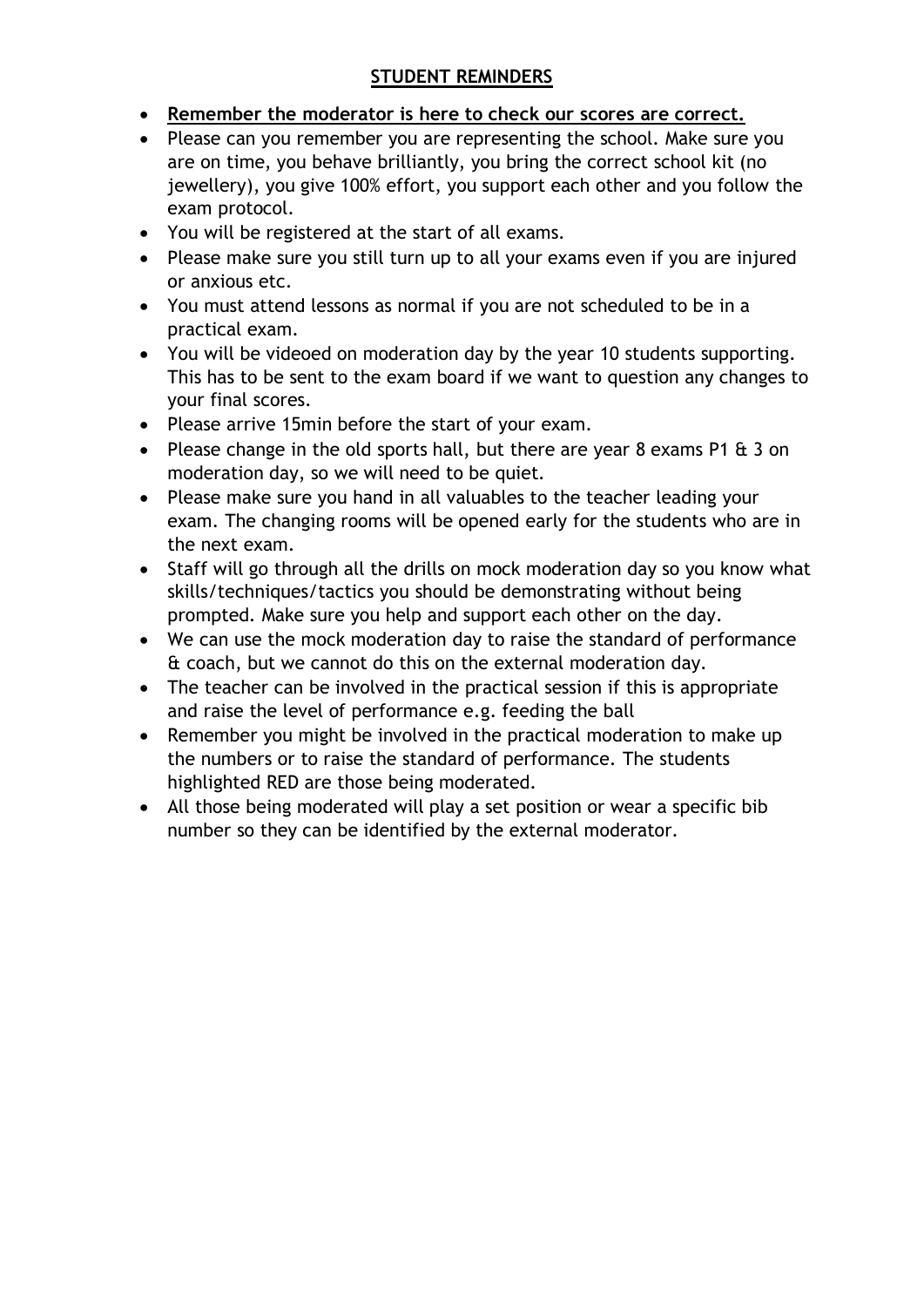#### **GCSE PE – EXAMS**

#### **Trampolining**

**31/3/22 D9/L1** 

| <b>Name</b>        |  |
|--------------------|--|
| <b>Holly Hart</b>  |  |
| <b>Molly Simms</b> |  |
| <b>Holly Timms</b> |  |

#### **Dance**

**31/3/22 D9/L2** 

| <b>Name</b>              |
|--------------------------|
| <b>Charlotte Everest</b> |
| <b>Madeline Jacks</b>    |
| <b>Frankie Powell</b>    |

#### **Athletics**

**31/3/22 D9/L3 (Mock moderation)**

#### **6/4/22 D3/L3 (External moderation)**

| Name                     |  |  |
|--------------------------|--|--|
| Naomi Ager               |  |  |
| <b>Madeline Jacks</b>    |  |  |
| <b>Maddie Norton</b>     |  |  |
| <b>Oliver Weatherall</b> |  |  |
| Dom Eversdon             |  |  |
| James Pelter             |  |  |
| <b>Holly Freimanis</b>   |  |  |
| <b>Scarlett Sanders</b>  |  |  |
| <b>Issy Murr</b>         |  |  |
|                          |  |  |

#### **GCSE ASSISTANTS**

(Registers, equipment, photos, videoing moderated performers, setting up etc.)

**31/3/22 D9 L2-5**

#### **6/4/22 D3 AM Registration – L4**

Charlie Stephenson

Phoebe Adams

Issy Franklin

Cade Broadhurst